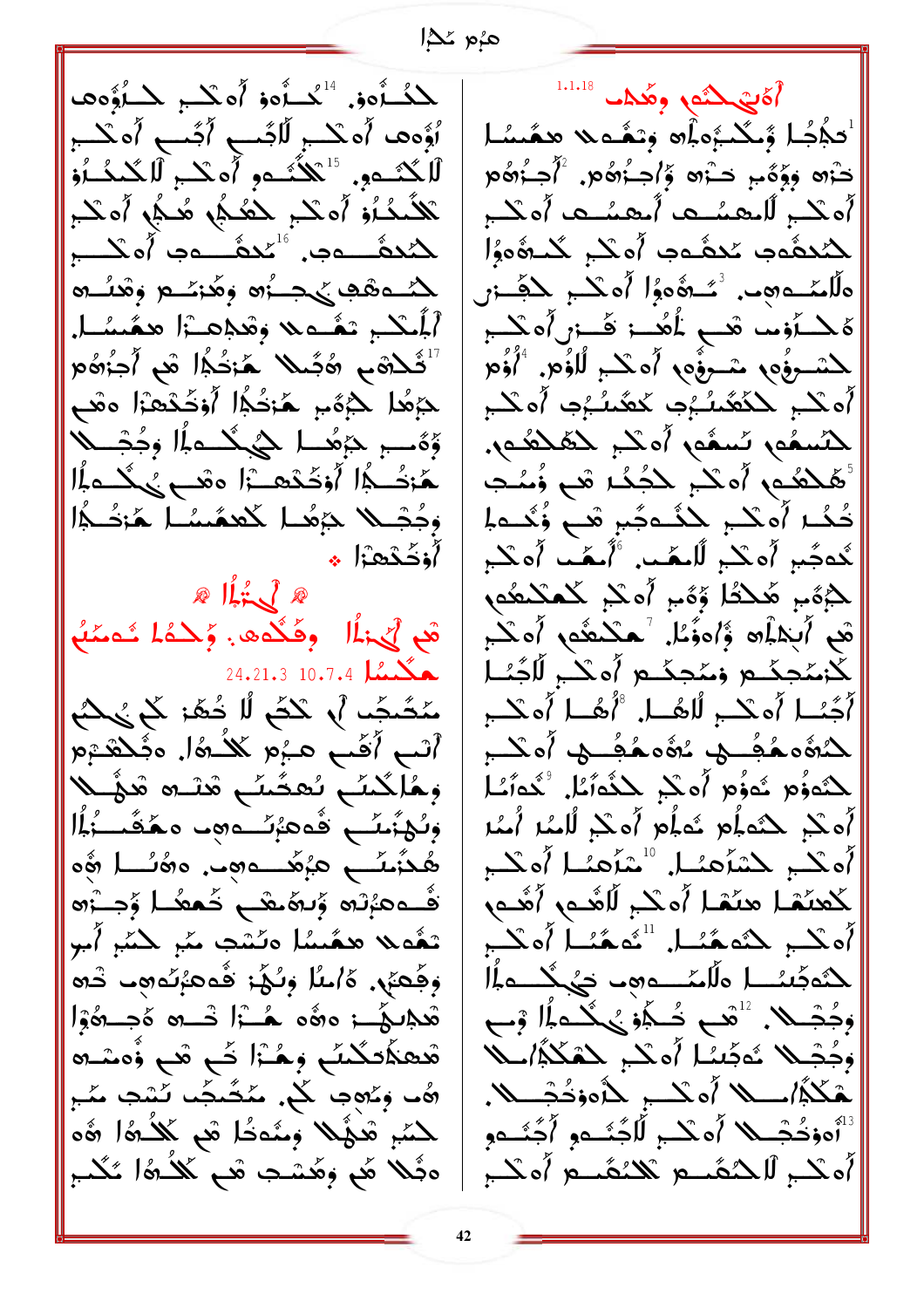أَهْبَاءِ وَهُمُا ـُأُوبُ أُهَّذِ إِبَا وَإِلَى إِنْسَفَ ھکَــ; لأَــُــم لأَــَـ; شَــم هُــا وهَٰڎَـٰذُهُ لَـهُمْ سَـرْم. هُـمَّـا بْهِــز كْجِنّْنُهُا هُو هِقّْتُ إِنَّا أَو لَّا كُووُا أَه كْجِئْتُمُا خُدْا إِتْا وْاحْقَـٰ: ݣْلْـُـه بَهِمَ حَبْهُا حَدَّهُ الْمُؤْمَّلِ مَعَ ادِمَّىمْ كَجِرَا وَهِمَّىسًا لَّا 10% دِمَّىمْ. هَٰدَوِّىٰ ﴾ِنَا ۞َيُومٍ ۚ وَبِيَ أَمَنَتَ وَجَدَيَاْ ﴾ وْ{هَكَاحَذًا شَبَ لَا هِهْا شَمِ خَرْبُهُا. أَهِلًا يَ أَسُا هُم خُبْسُمًا هَشْكَنَهُ ا هُكْفِكُمْ ٱلْلَّا فَيْكِنُكُمْ وَتَغْــفُلَا ھىسُا. مەكنە بىر ئەن ئىست وِهْمِ هِبُسِعِ وِجُبِهُوهُوَشُوباً وِيَكُلُّزُائِكِمْ وَوْهِ وَهُـــِمْ كُـَزِيْلُو وَإِلاَّــاهُ مِنْــْبَ ہوۂکے لگ ہے. ہفکوئے کہ وہ کے خَدةُهوُخُه أَلا يُــب مْعِ هَيُحْـالِ حَنَّـب مسَّما وُأَسْطِ 200 حَقَّ ـ 200هـ مَتَمَّنَّا مُسْمَّ مُسْمَّ حَثَمَ حَفَّكَ الْمَسْمَاءِ وَّاجُــةَ۔ ثَـــ رَجُــا وَٓـــ ةَه هَـــم وَفَنِعْنَتَ هُمْ فَتَرْهَا أَهْبَ ةَهْرَسَتَ تَجْتَدْتُ مِلْهُ. وَلَيْتَ الْمَدْرُهِ ثَنْتَ وْاهْدَ ْمُوسى حَكْمِعْدَا خُـ ْ هُـدِ بْهِ لَٰا يمكم اله ملهُ من أنعجكم بمكرر لْلُوزُ مِكْمٍ لِكُمْ! مِكْسَا وَمْعٍ هِزْهُت ٱلْل ٱرْكِـــــمِ لِّلُؤُجِّــُـــل مِلْمِتِ ۖ هُفِــْـَـــمِ جُبْوْهِهُمِهِ. وَهُمْ خُكُوْ لِمَحْكُمْ هِنَّم أَأْكِمِ لْأُودُهِكُ و وَإِسْرَا كَجَاجُهَا ەھَەَيې لەڭ ئەھەبا مەھىمكىدى

ە£ىد لَّاحْدُهُا. مْجِيْلا وَجْدُهُا مُدَدُّا ، هُ عَبْدٌ وِلَّا هُـْمْبٌ لَّا يُبْدِ لَّا كُـْهَٰا. دەُوٓا ٱلۡمِيۡهِ مُودُه وَهٰدُوٗا وَحِدۡهُا ۖ وِكْجْرْهِ مُمُبْرُءُ هُرُو كَلاُهُ الْكُلُفُا وَتَسْلَ خَلَّيْهِ. حَهُنُا أَحَكُمِهِ حَدْخُلًا لَا هِهُا وِّسْبُ أَسْجِعِ لَاعْدَهُا أَلَّا هُه أَسجَٰ مِمَّءُو كَجِنْرَه مُعَمُّلًا كَمِلا أَفَ سِيُمهُ \* هُمْ أَيْهَٰٓءُمْ الْمُحْدَدَةِ حَكْسُلُ وَجَكَمَهُمْ الْمُحَمَّدُ 1.1.18  $\sum_{i=1}^{n}$ َفَوكُوه؟ مِكْسُلُ لَا قَبِ حَسَّلُهُ ا ولًا حَمّـــرٍ خَرْتُهُـــا ٱلَّا حَمّــرٍ تَهْـــونَهُـــونَهُـــونَهُـــونَهُـــونَهُـــونَهُـــون مَعْسُلِ هَ لِهُ ـ هُ الْأَجْـــوهِـ هُو وَِّاهُىعْدە هُم خْسِمْ هُسْمَا. ەفْكْمُەر أَسْأَ وَكَعْبَ حَكَيْبًا وَّاسِطٍ حَكَمِكُمَّاً. لَمِنُّم مِنْ الْمُكْمِنْ وَعُمِدًا أَمِنَ كَلَامَا مِنْ الْمَدْوَاتِ أَجُلْ هِ هُنَّى مُعْدَد هِمُسْلَ هُهِ وَمُسْرَدِهِ مُهْشَرِهِ مَلَّكُمْ مَدَوُّهُ مِنْ أَوُلِكُوْنِ هُمْ نُعْطُطُ هُنُا شُعُا أُمِر رَجِئْتُو وَلِلَّذُوا أُجُمٍ, وِكْلُو هُوجِسًا  $\vec{r}$ لْمُكُلِّمِ يُمْكُنِّي أُهُبِي. مْنَاؤُهُـ: إِنْبَا أَمْثَلُا شَيْهَا هُدَهُ فِشَمٍ أَبِدُّهِ هُمِ مِعْسُلِ اللهِ وَمُنْشُمِ حَكْمَشُمْلُهِ لِّأَسِيَّبَاْ هِجَّ بَاْلِ أُسِيَّا وِلًا أَسْفِيه ٱلَّا إِنَّمَا هُ٥ أَ٨ وِوُ لَسَّمٍ لِأَهْمٍ وَرُضِّهِ ۇيغىنىڭ ھېزاھ ۆھقىئىل أف ﴾ سبِّ وَبِ أَه هَٰلَمَاهُا هَبِ حَعَمُا ا ىھَڪَرْثُمِ ۖ كَجُز ۚ شَي هُـا وِهَۡڪُرۡكُـِمَٰى تِهِ 10 مِيَّامِ, أَيْضُا وَهُم كُمْعَ مِ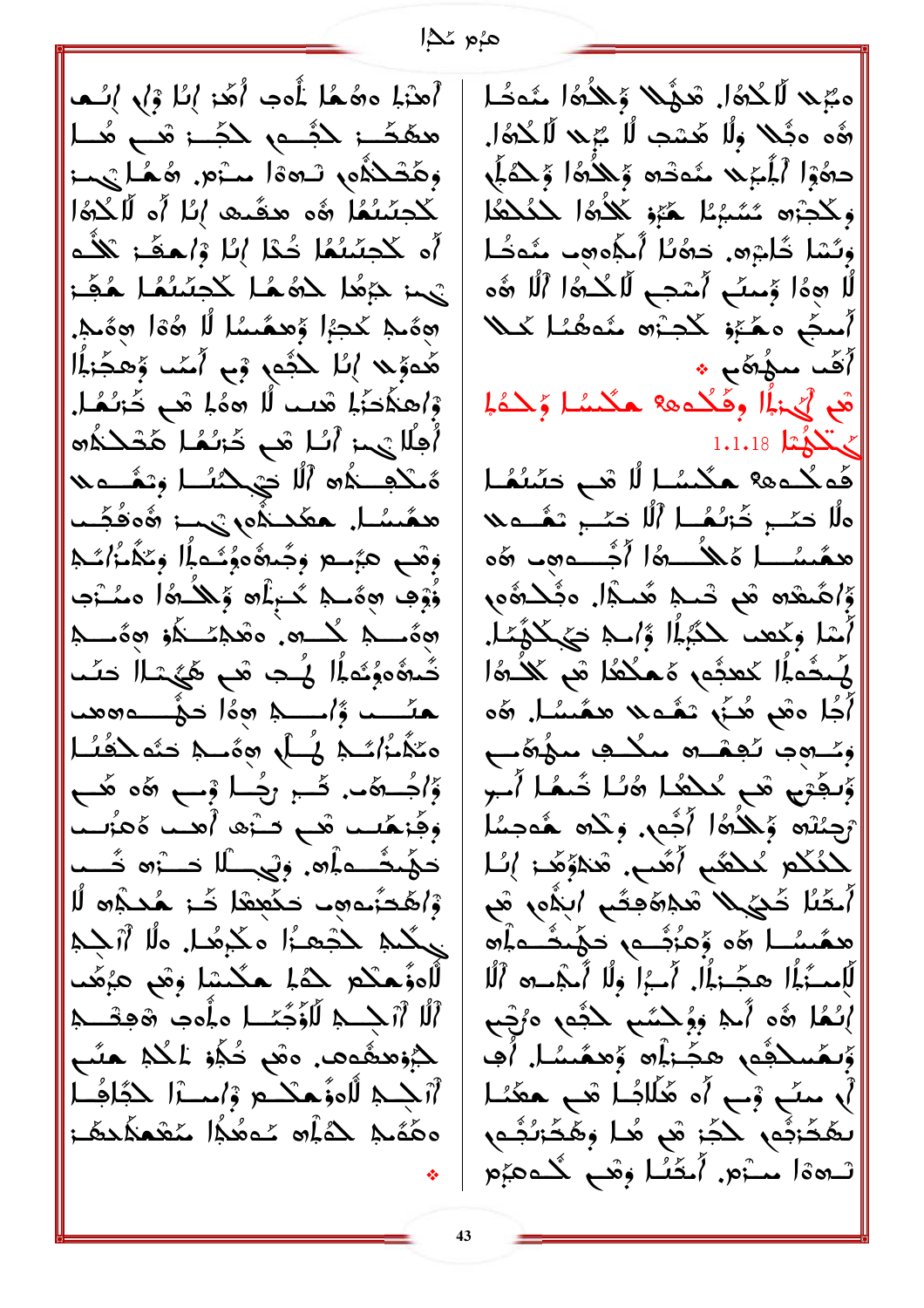هَكُمَا هِهَا تَعْدُا هَلَى جَبّ.  $\bullet$  وَوَهُدًٰا وَوَى وَوَهُدًا ﴾ هعَكْكُما هُوَصِبًا أَهْمِبِ تَعْمُلَ. َكْتُكُمُهُ وُاُحُلُّ هَكُوهُمْدًا . وكْتْݣَا أُهْبَعْبْ بْشْيْهْ هْرْهْا إِنْهْا. وِنَّدِيْبِ لَالمَوْ هَٰٓ هُمْ وَهُمْ وَ مُعلِّفُا حقَّ حَذَّه كَذَا خَذِا وَوُمِ هُنُه هکُ; هُنُه. ۞ه وۡٱلۡمُكۡرِ هُم هُدْعُمْ. أَمْكُوهِ وَالْحُدُوا فِي أَحْدُوا هَنْزَاً. حَدْمًا أَكْتَرُهُ إِنْ حَكْمِهِ م كْتِبْعُلْ. مِنْتِعْ هُوَ أَمِنُـلْ وِكْتِوْلِ لَكْتِهِ - وسُرِ حمُّحُا وُهرُم كَكَرَا -فْهَيْهُـا. حنَّـت. أَسْكُب وقْب وزُـــم همَّكُــــلا إِنْــل. حَرِّهُـــل وِلَــمَلَّرُوْبَ حَقَّــو وَ<br>هِمَّــيْنَل كَلَّفْنَا، وْاللهُ -أَحعُا وَرُبُرُا مِمْسَكُفٍ كَعِيمًا حَيْمَةَا ەفْتِسْـدا شَوَْـــلا رَّبِّ!. شُكَنُــا رَبِّ! همّسكك حيّة تُما شَرُّسُلا وُووُّمُ أَوْسَلَهُمْ الَنَّــبِ. ةَ/هُــا ٍ محمَّـطُــُـا ۖ قُــُلَا هَاهُــــۃُٰلَٰا ەئەرۋ1ا كىلىكا رىمۇا ەھكىاا خۇەب. هُكُنُا أُحُرَّهُ أَا وُّمِنْنَا ۖ كَحِنَّتُوْهِ ۖ وُّمِنْنُدَا هَٰٓدُهُّــبِ. وِلَـٰٓدَارُبَٰٓـٰ ِ هِمَّــُمُّلُّـ حَتَّـحُنُّــْ هُ٥و. وْتَعَمُ وْمِثُمْ مُحْقُنُهُ أَا هَنْتُنَا مُعْعَنَب لِهُمْ، هُمَكْسُلُ فَمِكْمَعٌ هُدَّمُلٌ كَعَبِ هَفَكُمْ ﴾ أَمْكُم وقْعٍ وُوَسِعَه هَمَكُمْ ا إِبَا. حَزْهُا وِتَمَارُو: حَثَّمٍ هِمَّسُا. رُضَا لمسلم شهر مستفاء المستكم المستكمل المستضح المستشفين ةَاهَسْلَاكَ خَبْلَ هُكْ. شَوْيَلا وَلِمُحْسِنَة

**& عَزْمٍ کَکْرًا &** قْهِيْهَا. هُزْسًا أَهْـز لَهْمَا وَتْـزْم أَىك وْاْمُلْ كَوْهُمُلْ مُكْرِبُلُو ﴿ \* كُنْمَلًا وهُزم كَدْهُوت حبأا وُحِمْحَيْهِ هَٰزِهُــةِ لِحَكْـبِلَهِ هَبِ لْحَمَّأَا. ۞حد حُمْ هَمْلُو وَنَّهَٰۥ مَكْبَرَــدَّة |حعّد کُرُب هُند \* هَمِنُا وِهَيْهِ كَمْعَكِنْدَا هِلْاوْكِنُدَا. هَيْم للذَّبِلُرِ وَنَكْبَ مُكْبِسَهِ حَقَّدَكُمْرِ هُنِت حُكُوْ أَهْيَحْتُمْ حَقَّلًا هُوَهُمْا أَمَلَا إِمَا كَمَسْعَدًا وِمَثَنَا أَهَدَ هُنِّي. هُم وُّوهُــا ۖ كِنُوهِهُــا تَسـكُـا لِمُوهُنُـا لْمُنْحَمَّا. هَٰكُمَّىبِ أَكَّا مْكَدًا وِلَا حْعَزًا. هَا بِ أَدُّرًا أَوْكَبِ حَكَّرَاتِكَا . هُصْلِكُلْبِ دَٰءَهُ۞ وهُٰٓءَكُمْ أُس أُوۡكُلُّا لُهِ الْمَالِ وَهَٰ مِنْكُسِبٍ كَسْبَ دَّاتزِ رەُ مِ دُوسُل كَـــلا هُـرِحسُــل ق | حجَّەھھُل وهُلَّاتْل \* لَاه فَي مًا. مدر المحصَّد للحَ مَعْ اللهَ مِنْ اللهَ مَعْلَمَ وِئْسِدِ أَتَّتَهَبَّا وِئَهُنَّا حَثَّمَتُنَا. هُدُٰا وِثْلاَهْمِ ٱتَّعَمُلَا ِ. قُرْهُا وَّحُـا هُرْسُا همَّسُـا. وَٱلـ﴿ هَةِ قَالَ هُنَنَدًا ﴾ هُه وُدهْــا هِهُا حَـنُــهوْه وُاصّْــا. كَعْتُوهَا هُ أَهْمٍ يُمَكِّعِ. رجُّا ةُالمُلُّمــدُّب حِشْـودُه وَّجُــا. ەُنْقُتْ فَيْءُلْ شَى هُزْعُمْ \* هُا لمُعْده وُدَخُوا وِمُـدٌ حُــٍّ. 6ه هُنُا وَبُمِلاً فَلا هُنَّا.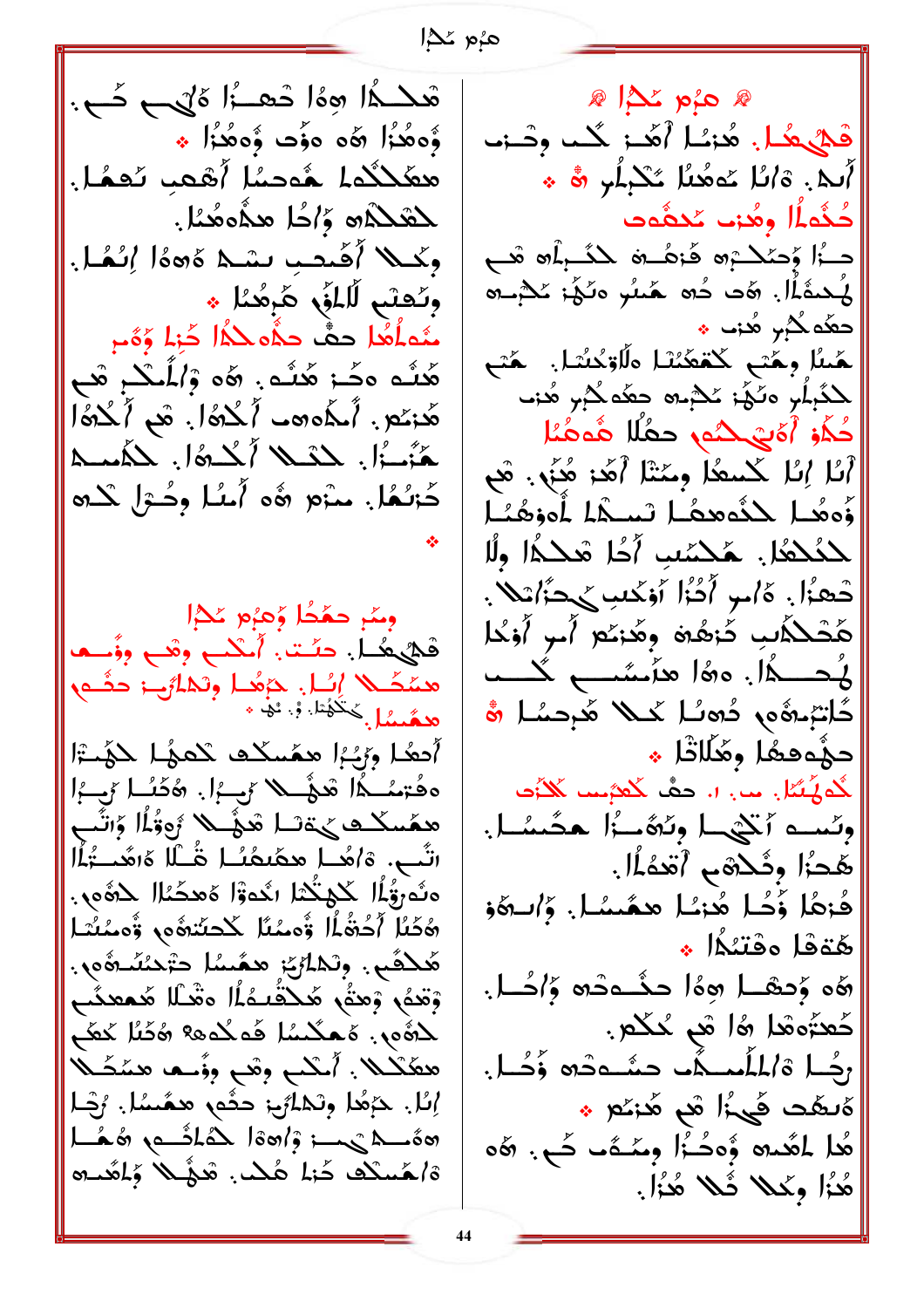أُسِ هُتَمَا لِمُدَوُّو حَوُثُو وِهُمَكَدحَبَ لِحَشُمٍ. أَلَّا أُسِرٍ أَهْتَقَٰهُ! 500 لِكَنُّهُمْ ه كُمْ حَبْسَكُمْا هُحِشُولُهُ أَرْجَنُومِ ٱلنَّهِ . أَلَّا حِسْدَكَا هُجِعْجُبْجُمَاًا ﴾ لْمُوت حَكْسُلُمْ أَهَٰذٍ. وِتَعَهُّكُمْثُمْ سُمَاحَ إِمَّا هَمْدَهُوْ إِمَّا. حِيشَ كَلَّا هَ مَاكَمٍ همَّــةَ أَ. شَوْيَـــلا شَـــه؟ حـــوهُــ وُحـــرًا لِلْمَلِكَتَبُوهِ. وَحَصَّدَهُ الْأَوْسُلُ وَحَذُوْا ەُھەَدە للائىھكاز ەلىكە كُلُّز ھگىشل دَٰٓئِشَا. حكْسُا سُحه. أَحَبَ لَا تَسُحَ ەتكاھُدَهُـــز؟ وْ﴾ مىنّـــى. كَـــرِ لَّا دُهَّزْمَنَــع كُدْتُبُبِ. ئَـاد كُـب. دهُـا مُدُّائـُد حتَّـــدەب ۋْدىمُنْتـــا ھُتَـــد وْالمأرجَـــرە رمثلُهُ هضَمة الْمُهْمُ . وهنفُت وِهُـــنَى ةَاكَـــرِه هَـــبِ مَنْنَـــا هذُهقُنـَــا ة/الْكَزَالِكَ حَكْثُووْنُكُلْ. تَسْمَا حَكْسَرُّهِ ەلْمْغَنِعْــــــــز. شَيْــــــــــلا ھُوۡم صــــــكُف للْمُلْتَغْبُوهِ ۖ كُمْ دْحَبُلْ وَوْهَٰذًا وِمُئُودًا ةَ اهَّذِ. هَنَّه مْحَاضُرْهِ. مكْم أَبَلْ هُجَاحَبُرُه إِيَّا. وَهَيْدُ هَدْدَهْلاً. وَلَّا أَيَّا عُجْرِ إِيَّا.<br>وَالْمُقَامِيَةُ عَلَيْ قَدْ مَعْ مَعْ الْحَمْدِينَ ەۇھىما ئېقىھ حدَّاحُــا منّـمُــا وْاهُــا وِوَّد هَــو كَـــلا دَٰاتَـٰـٰى. أَـٰھُ١٥ھـٰ دَّاحُـٰا وِھُـٰہِكُمْ! ڪھُـٰ هَذُكُا. أَحَضُـٰا وِيَحْسَـا كَعُسَا مِنَـٰهَوَٰا وثعمًا فَنَصُا وَدَنُهُا سُبِلًا لَّاحُدُوا هَىعَـْزَد أَنَــه لِلطَّلْفَــملُّا حظَّنْتُــدُّا. هُكَنُــا فِـُـــمَثَمَى لَّاحُـــةُاُا وُٓمنُنُـَــا ەڭتْكەُلُّا ھَٰڹٞتْا. وەڭ ھُكْفَى ەنْرېْمى هْا ٱلْــا هَحتْـْـا وِـُــهِ حَــد ٱلْحُــهُا. لْالْحَـْهَٰا فُحْسَّىئَـہِ. هَٰأَسِرِ وۡاهَـٰۂ حَـٰهَٰه كْحَزَا. وكْمَلَا هَكْمَىلا هَدْهَاهُمْ وَهَامًا. هَكُلًا هَيُبِ أَهُتَعُو. تُدَمَلُهُ لَمُنْتُوْهَأَمَّهُ

إِسًا حَشَّـهِ. أَمَثُـٰا وِتَمَارُيَّـ; مَعَّـَمُـا \* مِکْمِرْک ثَلا كُنْتُمُا. أَجُا نَمَوْا أَو جُزا. هُلِكْتُا تَّوَّةُ أَنَّ لَمَكْثَرًا. مَّنْتَ وِتَذَكَّقَا حَوْوًا تَعْكَمُّا. حَبِّهُ- وَهَّنْحَتْ جُلُوُّا وِهُجَكُمْ! لِحَقَمَالِمَالِ. وِتَاوَيْمِـــوهِــ وَيَصَحِكْنَــوهِـ ؤْهِمُعُلَّكُمْ. كَعَضْمَلا هُنْتُمْهِ أَسِرٍ وِهُلَا. ەھكىئا قەكەھ ھۆكە كىلاقدا. حَتَّىٰلٌ. هَؤُلُّكُ وَهُ٥ أَ٥ كُمْ أَنَّـهِ حَمْمٍ أَى الْمَسْتَدَى مِسْتَكْسَمَانَ وَسَيْرَى وَسَيْرَ مِنْ مَسْتَدَىٰنَ وَسَيْرَ مِنْ مَسْتَدَىٰنَ وَ كَسُمْهُمْ لِمُهْمَدِ حَيْنَكُمْ وَكُمَكْتَسْأَ فَيْ أَلَمْ أَهْـــِ مَا حَمْدَـــِ رَهُ مِ أَمــــدَّمَـ لِحْمَٰىغُمَاًا. وَمَحْكُمَا وُحِتْنًا. يُحِ مَحْكَمَا لْأُوتْل. لْأَهْدَوْلَ هَ كَمُعْدَكَرِ هَذَٰ الْمَحَكَمُ الْمَحَلَمَ مْدَدُا دَحُھُىھُداْا دُأُمْدَىٰ وَمْعِدَا وِلَٰا هيُهُــا. هَأَســو أَحُــا هنَسمُثـا وهَنشــــــــم ەھۡدَاۡلَــد كَحَتَّــەمى. ھُكَــى ٱلْكَــدُا هَزَّسْعِ كَكَلَّا وُستُحْمَدِهِ. وأَصْحُلَ وَحِتَنُا هكعَبْبِ لَّاحُرْثْا وْلَاهِدْتُمْلِيُّوي. شُكِّبِ ٱوْهَــ أَسِبِ تُعْدَهُا لَكُلُّهُ ُا. حَتَّتْ هَٰٓ نَكْتُمُاْ أَوَّىتَحَنَّى لَّاحُقَّاهُم وُّەمْنُسَّا وِلَّا لِمُعَه دَّم هُءكُلا مْكُلْمْ هكْسُلْ كْمِكْوەت أَحُلْ هَ/هُدْلِ. أَلَّلْ أَهُدٍ. وِتَعِهْكُمْفَــٰهِ ۖ قَاحُـٰلَ ەمئىگا مىلگ باشا. قىۋىلا ۆمىشىلا كىھ وأُحُـا أَنَّــمِ. أَلَّا أَهُــا حَفَاتْـا هَـــم كُرْا. وتُنصُّلُ هُنُّلُ هَنْتُ الْمَكْنِسُلُ مِنْتُدَدُهِ هؤْهِمُفْـهِ وِكَــلا كَعُــا. هَـوَْــلا وْاهُــا حْكُم: هَم أَحُـا همّوصًا مُوحُـا لَحْحَتُنَا. تَعِيثُكُمْ هُوْا حَكْسُا وُهُب لِّاحُرْثَا وُّمِسُتُا هَ حَبْسُهُنَــا حُاهُـــا وِوُسِعُــا كَحْنْنَـــوه كَمُنْهُكُمْ. وقَدِيْكَ هُوْا مَنْهِ قَدِ مَحْكَمَوْۤا هَٰلَكَ لَمَعٍ وَّسَعُمْلَ وْاهُدْ لَحَدُّهِ. كَمَ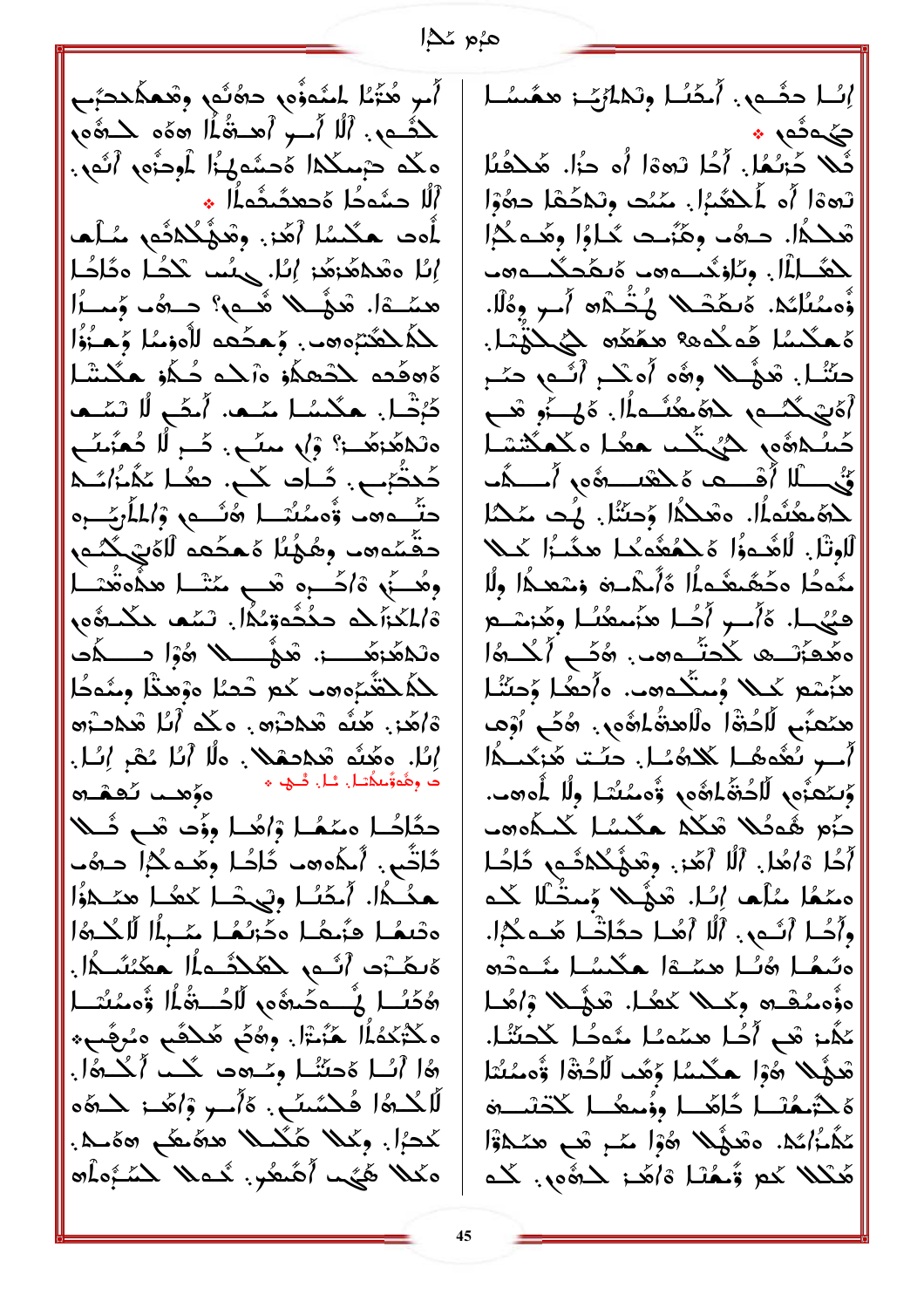هُه وكُتْم مِكْمَلًا. قَبْ هُؤُيُّا هُهُ. هَهْكُــهُوۡا وۡالمصــأَب حـــٓزه والكـــهُا وَٰىکُوْلا حَثَّہُ‰۔ وَهُوُمُلٌ ﴾ ْ حَتّْـا وأَحْدَهُا هَحَنَّتْ هُجُنًا. حــهُوْا تَعْطَيْكُمْبِ. ۞ه وِلْا حُتّْبِ بِمُحْسَلًا. هِلْا ئشب لَامْدُەم. كْمُلُوم، شَم أَكْمُوا. 060 ووُسْع لَامُدەت. ھَي أَكْدُا ٱلْمُكْرِ ەُھەمَىگَـــــ كَــــاڭدەُا. دەە ب<sup>ال</sup>ا فُـــْـــــــــم لَّامْدەمە كْمْدەمە شى أَكْدَهُ ا هَلَّا سُبْحَه لَّاكْلُهَا. مْدَمُكُلُّ وِأَكْلُهُا مُنْعَظُ هَء. هِ هَه وئـــــــــــزها لَلـــُــــــــــــوهُ ال . هَمَـئــــــــــت أُف<br>ــُلحـفــُـلـْـرْحُــحُــدوهـــــ ، العِثَمـنْيه \* تَعَهُّــلاً وِئَــلاً وَجُنْــمٍ تَعَــمِ أَجْـٰـمَا ائَــلَّا لْكُلُّكُمُّـاً. دَقُوْاً هُـَ أُشَّـٰءاًا وَّاثُـُــدَّاه لْمُلْكُمَا. ﴿ مَعُنُماً. هُنُهُ يَ مَنْ أَصْلَ لَكُمْ لْمُلْكُمْ! ٱلْمَا وَهُ وَهُدَهَ حَكَمٍ. وِتْغُسُمْلِا حِنْزَهِ وَهُو وِأَحْدِثُوا. وَلَا أُسِيرٍ وَمَعْنُـوَا ا بصَّحْكُمُا وِهُـاؤْا. تَعِهُّــِـلا وُلُّف وِهُـاؤْا هدهُ معنٌ ووُ دكيل . مُعَفَّف فُ عُمْ و الْلَّا هَٰىعُنُــدالَّا الْهوَا هُكْــا مُوَدُّــا ەزىىكك أىْحەا لَّاقُـب أَسْلِ ەھَتُىشل هُهِءُم أَكْشَا هزَيعُا. ولِيَحِعُا وَجِئْنَا أَمضَ ولًا وتَجْهِ أَمِكْنَوْهِ؟ ٱوْهَدَ وِتَحِشُّدَوْ حثَّىٰٖبِ مَكْتُــهُ﴾ ةىكمّْكَـــلا أَنْـــم. هُدتَبُبِ دُتمْـا هؤُهنُــه)ُ وِحَسوَّـــدُا ھتَىكَمْ لِمُمْعَلَّا هُدَنَىٰلاً كُمْ. ثَمِ يُتَ فَائِـُا وِكْكُـعٍ حَمَّـ: كُـعٍ هَــْهُوَ هَـعٍ حَتَّىًٖ وَيُحَمُّا وِّحَتَّاْ بِهَٰ: وَتَطَلَّمَٰ: مَنِ وَّڪماُ اللَّهُ صَدْرِ (مُحْشَمَلُ ﴾ هُدهِكُمْ إِنْعُنَا حَكَمْخًا تَتِمَّبِ هِهْ!. وَتَحَدُّلُمْ وَبِي شَعَـدُا حُتِمَّىبٍ. أَلَّا هَـدِكْرِا

وهُــزُبِ. هُنُــل هُــلًا هُــمهُــــلا لِـثَوَّكَـــدِمُلًا هَزَٰتَ;ا. يُحكَّفُنَا أَنَّـهِ حَتَنًا وِفُهِجَبَـمٍ كَاتُحِهُمَّا مِتَصِمُتَا هُمِهَ مِعْتَا. حِـهُ وَحِقْلِا مِعْطاًا وُمِئْتُنَا هَٰلِكُم مُعَظِّرِكُم لِهُ مَى السَّنَاءِ مَدَّوَمَهُ مَدَّهَبٍ لِلْمُوْمِ وَحْكُمَا تُهْنَيَّى لِمُحَمَّا وَحَتَنَّا؟ أَه لَ مِّنْتِ وِتَبَالُمَا هُوجُدُوِيٌّ إِمْتَرَبَّا وِتَسَمَّ ەلكاھُدَهُــز قَدْهُكْــكُم؟ مـــزُه . هڪُـعـتُرْتــل وَهِبَسِكًا هَٰا مِسْلَى حَضَلًا أَه حفَكَمْقَلَا دُّەرُۋَا. ىُھكَب كَد<sub>َّى</sub>ٰۃًا. ەقىي كىل هَٰهُالُمَا الزَّمِرِيُّا هَٰحَمَّحَدُّا. منهُ وَ ۖ هُكُمْ لْمَحْمَّـا وُحِنْتُـا ٱوْهَـ وِنَهْــز هُحِمْكَمْـالْمَا وَحَزُوْا تَدْهُوهَا. وَأَمِرٍ مُحَكِّمٌ حَكْسًا. لَحشُووْ ۖ ۖ كَلُعَقُكُمْ ۚ وَلَحْشَلُهُ ۚ وَلَٰكُمْ ۖ وَلَٰهِ ۚ وَلَٰهِ ۖ وَلَٰهِ ۖ وَلَٰهِ ۖ وَلَٰ لْا نُجْنَنَـــ لْمَحْمُـــا وَحِتُنْـــا. أَحْـَــب هَذَبِيَبَسُم كَمَسَاوُا وِهُــوَكْرُهِ وَحَــٓرُه وأكْشًا هَٰه وْالْمَا وِتَحْدَىٰ حَتْنًا لَّاكْتُوا أَكْسًا. هَ هُمَا كُرْتُعُسًا هُدْتُكُلُّهِ. هُ أَسْلًا وُٱهۡنَٰبٍ . حَمۡمَشُـٰهِ ٱوۡاَكُـٰهُۢا ۚ هَٰحَمۡعُـُٰٓإا ، وَمَنَّعٍ حَتَنَّا لِّالْحَدَّةِ ا. أَبِ هُهُـــزِ. وَإِنَّ لَّا صَّــٰۃًا فَـٰلَوْۤا وَحتَـٰـٰٓ، لَٰنُــْٓـٰا . ہُنُــٰا لّٰا أَكْمُوهِمْ دَءًٰا هَٰٓئِيَـَٰٓا هُمْسِ. وَكَكَنُوۡوَا هَكْشًا هُبُنْهَا هُنْسُلْتُمْ هُدُوكُمْ \* هُه وِهْبِ أَكْــهُا شَكَيكْــزٍ. لَا ْحُصّْــزِ سَهَّىـدًا. هَ هُه وقب أَكْـدَا شَدَّىـْتَـرِ. هَزَدًا تَعْقُوا وَضُغًا لَّا قَدَمَّتُوا لَدُو<sup>ا ا</sup> هَوْيٌمْ وِيُمْحُمِلُا وِهَٰدْمْ كَحِمْرُا هِنَهْزَا لَّكْلُهُ. هَٰكُلُهُمْ وِهُنفُمٍ كَحُفْحَكُلُهُ أَثَلُ ة) سَنْ إِلاهَـــزَت كَلائُفْـــومُّا وَتَدَّوَّمَ أَهُنْلُكُمْ هُمْ سَؤُسُلًا ﴾